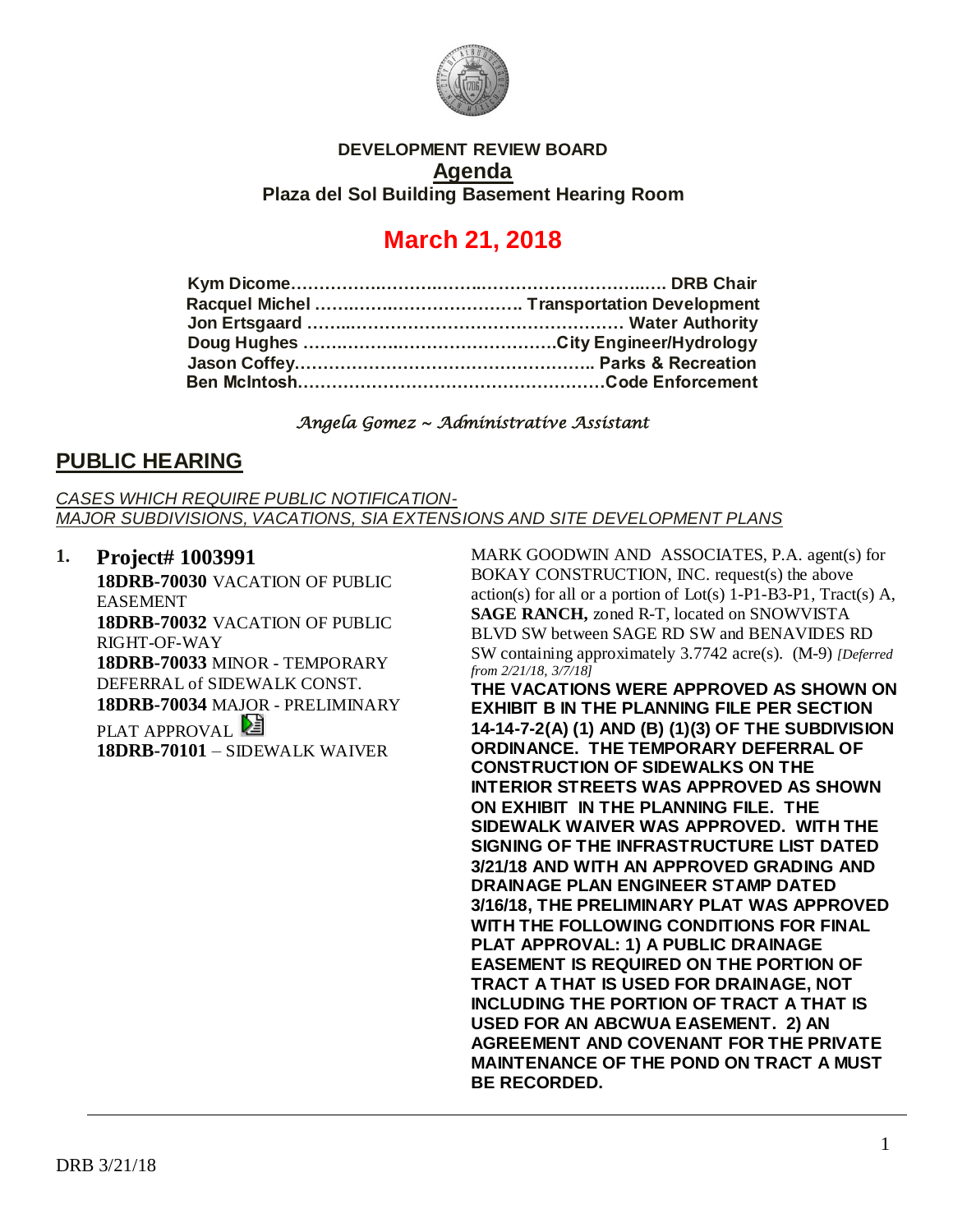## **MINOR CASES**

*SITE DEVELOPMENT PLANS (EPC FINAL SIGN-OFF) AMENDED PLANS AND MASTER DEVELOPMENT PLANS (CITY COUNCIL FINAL SIGN-OFF)*

| 2. | Project# 1000591 (1011545)<br>18DRB-70070 - AMENDED SITE PLAN for<br><b>BUILDING PERMIT</b> | DEKKER PERICH SABATINI agent(s) for JOURNAL<br>CENTER BUILDING ASSOCIATES request(s) the above<br>$action(s)$ for all or a portion of $Lot(s)$ 4AA-5A-1,<br><b>JOURNAL CENTER zoned IP, located on MASTHEAD</b><br>ST NE between JEFFERSON ST NE and PAN<br>AMERICAN FWY containing approximately 3.3 acre(s).<br>(D-17) [Deferred from 3/7/18] THE AMENDED SITE PLAN FOR<br><b>BUILDING PERMIT WAS APPROVED WITH FINAL SIGN</b><br>OFF DELEGATED TO THE WATER AUTHORITY AND TO<br><b>PLANNING.</b>                                                                  |
|----|---------------------------------------------------------------------------------------------|----------------------------------------------------------------------------------------------------------------------------------------------------------------------------------------------------------------------------------------------------------------------------------------------------------------------------------------------------------------------------------------------------------------------------------------------------------------------------------------------------------------------------------------------------------------------|
| 3. | Project# 1001523<br>18DRB-70044 MAJOR - SITE PLAN for<br><b>BUILDING PERMIT</b>             | MULLEN HELLER ARCHITECTURE, P.C. agent(s) for<br>ACOMA BUSINESS ENTERPRISES request(s) the above<br>$action(s)$ for all or a portion of $Lot(s)$ 15 AND 16,<br><b>LADERA BUSINESS PARK</b> Unit(s) 1, zoned SU-1/Light<br>Industrial, located on NW CORNER of UNSER BLVD NW<br>and LA MORADO NW, containing approximately 2.63<br>acre(s). (H-9) [Deferred from 2/28/18, 3/14/18] THE SITE<br>DEVELOPMENT PLAN FOR BUILDING PERMIT WAS<br>APPROVED WITH FINAL SIGN-OFF DELEGATED TO<br>WATER AUTHORITY OF AVAILABILITY STATEMENT<br>AND TO PLANNING FOR THE RE-PLAT. |

*MINOR PLATS, FINAL (MAJOR) PLATS, AMENDED PLATS AND PLANS*

| 4. | Project# 1004480<br>18DRB-70087 MINOR - PRELIMINARY/<br>FINAL PLAT APPROVAL        | ARCH AND PLAN LAND USE CONSULTANTS agent(s)<br>for ROGELIO AND MARIA JESUS SOLIS request(s) the<br>above action(s) for all or a portion of $Lot(s)$ 125A AND<br>126A1, zoned R-1, located on 302 47TH ST NW between<br>RINCON RD NW and GLENDALE PL NW containing<br>approximately 1.08 acre(s). (K-12) THE PRELIMINARY/<br>FINAL PLAT WAS APPROVED WITH FINAL SIGN-OFF<br>DELEGATED TO PLANNING FOR UTILITY COMPANIES<br><b>SIGNATURES.</b> |
|----|------------------------------------------------------------------------------------|----------------------------------------------------------------------------------------------------------------------------------------------------------------------------------------------------------------------------------------------------------------------------------------------------------------------------------------------------------------------------------------------------------------------------------------------|
| 5. | <b>Project# 1004908</b><br>18DRB-70082 MINOR - PRELIMINARY/<br>FINAL PLAT APPROVAL | BOB KEERAN request(s) the above action(s) for all or a<br>portion of LT1 PLAT OF KELLER LN SUBD & LT5-<br>P1 PLAT OF ESTRADA CT SUBD, zoned RD/3 DUA,<br>located on KEERAN LANE NE and ESTRADA COURT<br>NE south of OAKLAND AVE NE containing<br>approximately .47 acre(s). (C-20) THE PRELIMINARY/<br>FINAL PLAT WAS APPROVED WITH FINAL SIGN OFF<br>DELEGATED TO TRANSPORTATION AND TO<br><b>PLANNING.</b>                                 |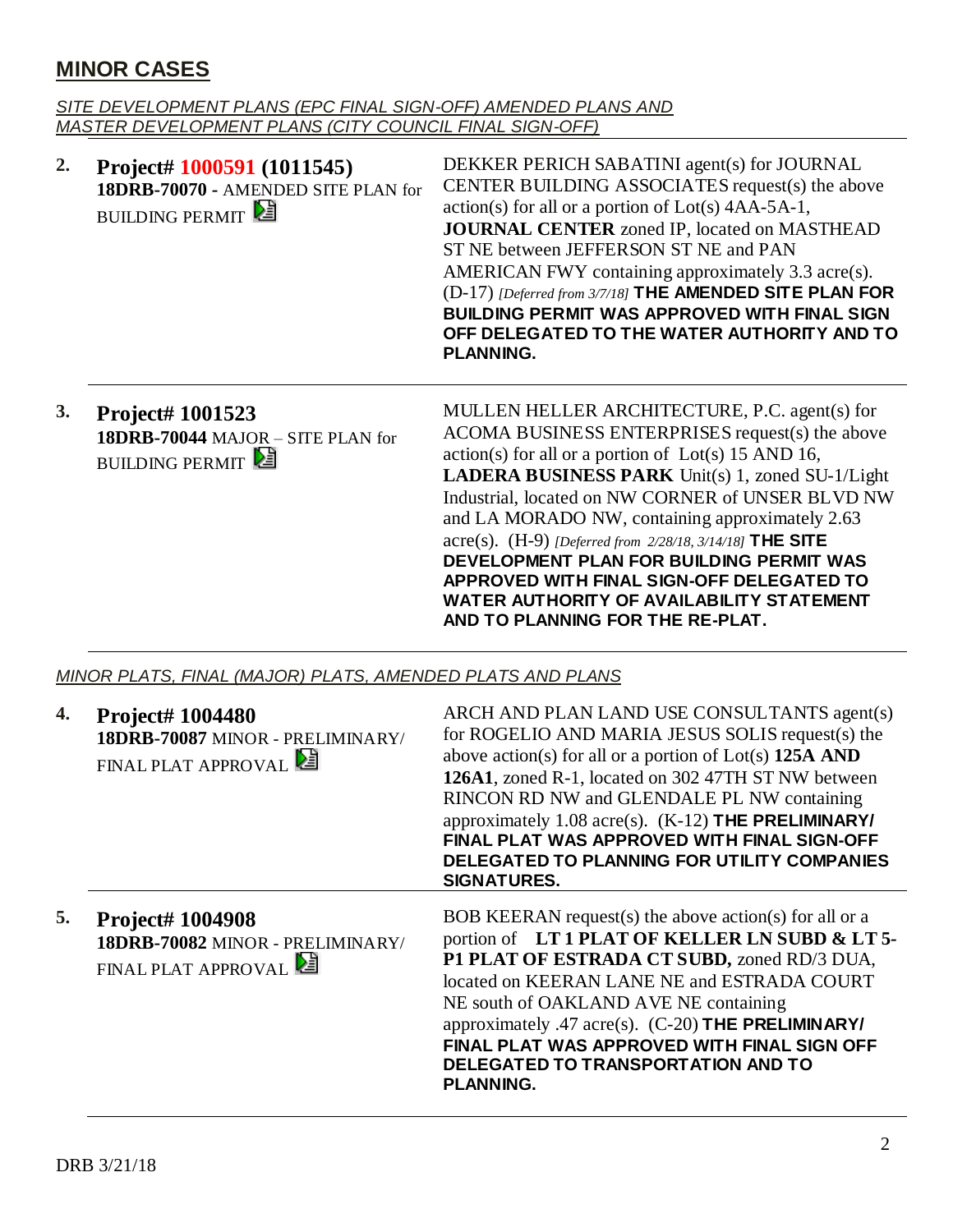| 6.         | Project# 1010675<br><b>18DRB-70085 VACATION OF PRIVATE</b><br><b>EASEMENT</b><br>18DRB-70086 MINOR - PRELIMINARY/<br>FINAL PLAT APPROVAL                                                 | SURV-TEK INC agent(s) for CAMEL ROCK<br>DEVELOPMENT, LLC request(s) the above action(s) for<br>all or a portion of Lot(s) 1-5, PASEO MARKET PLACE,<br>zoned SU-2 C-1, located on SAN PEDRO DR NE between<br>PASEO DEL NORTE NE and SAN BERNARDINO NE<br>containing approximately $6.8$ acre(s). (D-18) DEFERRED<br>TO 4/4/18.                                                                                                                                                                                                                                      |
|------------|------------------------------------------------------------------------------------------------------------------------------------------------------------------------------------------|--------------------------------------------------------------------------------------------------------------------------------------------------------------------------------------------------------------------------------------------------------------------------------------------------------------------------------------------------------------------------------------------------------------------------------------------------------------------------------------------------------------------------------------------------------------------|
| 7.         | Project# 1011479<br>18DRB-70084 SUBDN DESIGN<br><b>VARIANCE FROM MIN DPM STDS</b><br>18DRB-70067 MINOR - PRELIMINARY/<br>FINAL PLAT APPROVAL (Def. from 3/7/18)                          | <b>COMMUNITY SCIENCES CORP agent(s) for RODERICK</b><br>& JULIA DEVINE request(s) the above action(s) for all or a<br>portion of Lot(s) A, B & C, Tract(s) 242, CASAS DEVINE<br>HOMES, zoned R-1, located on 2406 MOUNTAIN RD<br>NW containing approximately .56 acre(s). $(J-13)$ A<br><b>SUBDIVISION DESIGN VARIANCE FROM MINIMUM DPM</b><br><b>DESIGN STANDARDS WAS APPROVED AS SHOWN ON</b><br><b>EXHIBIT IN THE PLANNING FILE. THE PRELIMINARY/</b><br>FINAL PLAT WAS APPROVED WITH FINAL SIGN OFF<br>DELEGATED TO WATER AUTHORITY AND TO<br><b>PLANNING.</b> |
| 8.         | Project# 1011517<br>18DRB-70088 MINOR - PRELIMINARY/<br>FINAL PLAT APPROVAL<br>18DRB-70089 SUBDN DESIGN<br>VARIANCE FROM MIN DPM STDS                                                    | ARCH AND PLAN LAND USE CONSULTANTS agent(s)<br>for NEXUS BLUE LLC request(s) the above action(s) for<br>all or a portion of $Lot(s)$ 3-6, $Block(s) L$ , <b>EASTERN</b><br><b>ADDITION, zoned SU-2, located on BROADWAY BLVD</b><br>SE between TRUMBULL AVE SE and DAN AVE SE<br>containing approximately .652 acre(s). $(L-14THE)$<br>PRELIMINARY/FINAL PLAT WAS APPROVED.<br>A SUBDIVISION DESIGN VARIANCE FROM MINIMUM<br>DPM DESIGN STANDARDS WAS APPROVED<br>AS.<br>SHOWN ON EXHIBIT "A" IN THE PLANNING FILE.                                                |
| 9.         | Project# 1004428<br>18DRB-70007 - AMENDMENT TO<br>PRELIMINARY PLAT                                                                                                                       | MARK GOODWIN AND ASSOCIATES, P.A. agent(s) for<br>CEJA VISTA, LLC request(s) the above action(s) for all or<br>a portion of Tract(s) RR-3-A, RR-3-B, RR-3-C, RR-3-D,<br>AND RR-3-E, CEJA VISTA, zoned R-2/SU-1 for C-1/R-<br>LT, located on DENNIS CHAVEZ BLVD SW south of 98 <sup>th</sup><br>ST SW and UNINCORPORATED AREAS containing<br>approximately 98.907 acre(s). (P-9) [deferred from 1/17/18,<br>1/24/18, 2/7/18, 2/21/18, 3/7/18] DEFERRED TO 4/11/18.                                                                                                  |
| <b>10.</b> | Project# 1002739<br>18DRB-70002 - AMENDED SITE PLAN for<br><b>SUBDIVISION</b><br>18DRB-70003 - AMENDMENT TO<br>PRELIMINARY PLAT<br>18DRB-70004 - TEMPORARY DEFERRAL<br>of SIDEWALK CONST | MARK GOODWIN AND ASSOCIATES, P.A. agent(s) for<br>KB HOME NEW MEXICO, INC request(s) the above<br>$action(s)$ for all or a portion of $Lot(s)$ 4 AND 6,<br><b>HERITAGE TRAILS Unit(s) 4, zoned R-LT/ R-D, located</b><br>on COLOBEL AVE SW between IRONSTONE ST SW<br>AND PITOCHE PL SW containing approx. 84.9303 acre(s).<br>$(N-8)$ [deferred from 3/14/18] DEFERRED TO 4/4/18.                                                                                                                                                                                 |